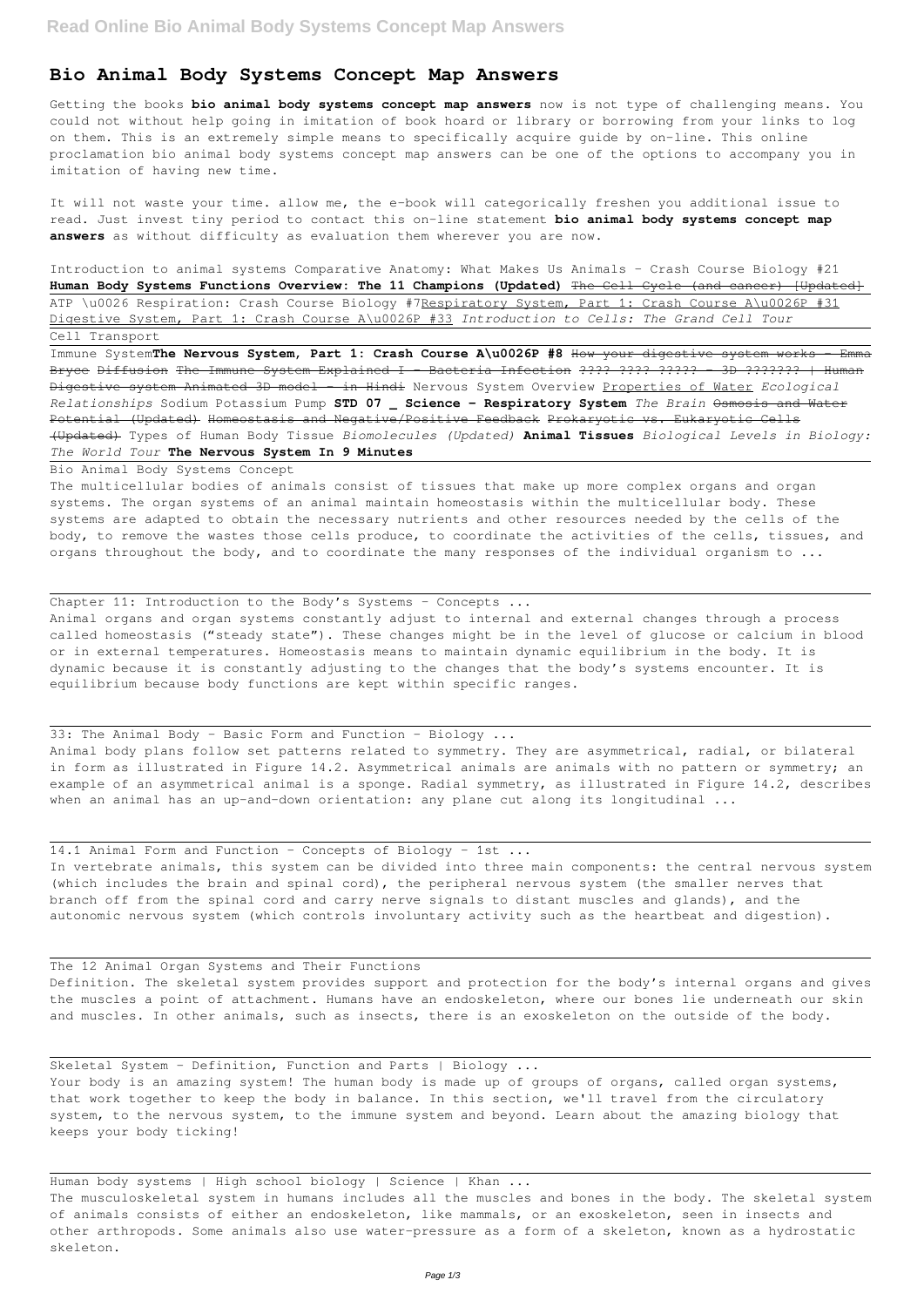Body Systems - The Definitive Guide | Biology Dictionary Hormone Receptors -- review the concept that hormones and their receptors work on a lock-and-key system. Body System Concept Map 1 -- review of digestive, respiratory, circulatory & immune systems. Body System Concept Map 2 -- review of nervous, endocrine, excretory & reproductive systems.

Explore Biology | Regents Biology Teaching & Learning ... The body has levels of organization that build on each other. Cells make up tissues, tissues make up organs, and organs make up organ systems. The function of an organ system depends on the integrated activity of its organs. For instance, digestive system organs cooperate to process food.

Body Systems Definition - List of Body Systems and Their ... Most scientists divide the body into 11 systems. Skeletal System - The skeletal system is made up of bones, ligaments, and tendons. It supports the overall structure of the body and protects the organs. Muscular System - The muscular system works closely with the skeletal system.

Tissues, organs, & organ systems (article) | Khan Academy KS3 Biology learning resources for adults, children, parents and teachers organised by topic.

## KS3 Biology - BBC Bitesize

The skeletal system of animals consists of either an endoskeleton, like mammals, or an exoskeleton, seen in insects. With the help of endo and exoskeletons, the muscles attach directly to the skeleton, through tendons and other connective tissues. This formation allows the muscles to pull on the skeleton, creating opposing forces.

Biology for Kids: Human Body - Ducksters

At the cellular level, the biological molecules necessary for animal function are amino acids, lipid molecules, nucleotides, and simple sugars. However, the food consumed consists of protein, fat, and complex carbohydrates. Animals must convert these macromolecules into the simple molecules required for maintaining cellular function.

11.2 Digestive System – Concepts of Biology – 1st Canadian ... Animals may be carnivores, herbivores, omnivores, or parasites (Figure 15.2). Most animals reproduce sexually: The offspring pass through a series of developmental stages that establish a determined body plan, unlike plants, for example, in which the exact shape of the body is indeterminate. The body plan refers to the shape of an animal.

15.1 Features of the Animal Kingdom - Concepts of Biology ... Introduces the excretory system's function. We have moved all content for this concept to for better organization. Please update your bookmarks accordingly.

Excretory System ( Read ) | Biology | CK-12 Foundation Regents Biology Date \_\_\_\_\_ 1 of 1 Developed by Kim B. Foglia • www.ExploreBiology.com • ©2008 ANUMAL BODY SYSTEMS CONCEPT MAP 2 Complete the concept map to help you review the concepts we learned in the nervous, excretory, endocrine, and reproductive systems. includes the organs, cells & structures Body Systems include

Name Period Regents Biology Date ANUMAL BODY SYSTEMS ...

Metabolism, the sum of the chemical reactions that take place within each cell of a living organism and that provide energy for vital processes and for synthesizing new organic material. mitochondria and cellular respiration Electron micrograph of hepatocyte cells showing mitochondria (yellow).

## metabolism | Definition, Process, & Biology | Britannica

Organisms are made of organ systems, which are made of organs, which are made of tissues, which are made of cells, which are made of molecules, which are made of atoms. Homeostasis is the balance, or equilibrium, of the body. Regulation of all the body's systems seeks to keep the body in homeostasis. The heart is a muscular pump.

Key Concepts in Human Biology and Physiology - dummies An introduction to the form and function of the animal body is followed by chapters on the immune system and animal development. This unit touches on the biology of all organisms while maintaining an engaging focus on human anatomy and physiology that helps students connect to the topics. Unit 6: Ecology. Page 2/3